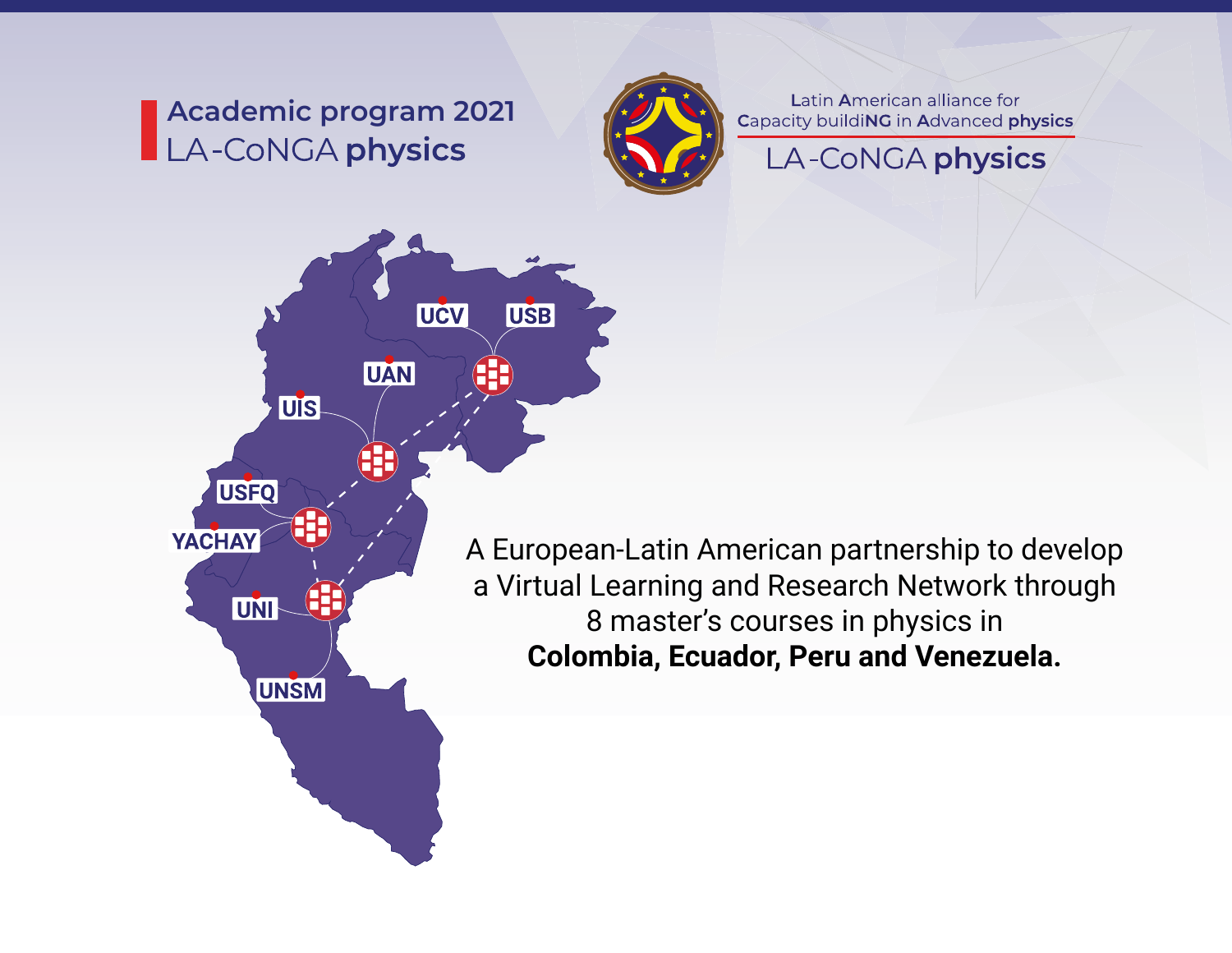### Academic program 2021 LA-CoNGA physics

# **Semester I / January - June 2021**

### **Data Science**

Provides tools and concepts to address data processing and data analysis in order to make [reproducible scientific inferences.](https://laconga.redclara.net/courses/modulo-datos/modulo-datos.html)

#### **Software engineering for scientific research**

*[Arturo Sánchez Pineda, Centre National de la Recherche Scientifique](https://laconga.redclara.net/arturo-sanchez-pineda/)  (CNRS-LAPP), France.*

*[Juan C. Basto Pineda, Universidad Industrial de Santander, Colombia.](https://github.com/juan-pineda/bio)*

#### **Introduction to Statistics**

*[José Ocariz, Université de Paris, France.](https://laconga.redclara.net/jose-ocariz/)*

*[Camila Rangel-Smith, The Alan Turing Institute, United Kingdom.](https://laconga.redclara.net/camila-rangel-smith/)*

#### **High Energy Physics Projects**

*[Arturo Sánchez Pineda, Centre National de la Recherche Scientifique](https://laconga.redclara.net/arturo-sanchez-pineda/)  (CNRS-LAPP), France.*

*[Javier Solano, Universidad Nacional de Ingeniería, Peru.](https://laconga.redclara.net/javier-solano/)*

### **Complex System Projects in Molecular Dynamics**

*[Ernesto Medina, Yachay Tech, Ecuador.](https://laconga.redclara.net/ernesto-medina/)*

### **[Scientific Instrumentation](https://laconga.redclara.net/courses/modulo-instrumentacion/modulo-instrumentacion.html)**

Oriented to providing tools and concepts for the development and use of systems and interfaces in scientific instrumentation.

#### **Introduction to measurement systems**

*[Dennis Cazar, Universidad San Francisco de Quito, Ecuador.](https://laconga.redclara.net/dennis-cazar/)*

#### **Scientific Instrumentation**

*[Harold Yepes Ramírez, Yachay Tech, Ecuador.](https://laconga.redclara.net/harold-yepes-ramirez/) [Reina Camacho Toro, Centre National de la Recherche Scientifique](https://laconga.redclara.net/reina-camacho-toro/)  (CNRS), LPNHE, France.*

#### **Projects in High Energy Physics**

*[Luis A. Núñez, Universidad Industrial de Santander Colombia.](https://laconga.redclara.net/luis-a-nunez/)*

#### **Projects in Complex Systems**

*[Mario Cosenza, Yachay Tech, Ecuador.](https://scholar.google.com/citations?hl=en&user=wmSC_7EAAAAJ)*

### **Theory**

To understand the basic formalism of Field Theory, as well as its [applications in High Energy Physics](https://laconga.redclara.net/courses/modulo-teoria/modulo-teoria.html)  and Complex Systems Theory.

#### **Introduction to Field Theory**

*[José Ocariz, Université de Paris, France.](https://laconga.redclara.net/jose-ocariz/)*

*[Anamaría Font, UCV, Venezuela y Albert-Einstein-Institut,](https://inspirehep.net/authors/1009735)  Max-Planck-Institut für Gravitationsphysik, Germany.*

*[Jorge Stephany, Universidad Simón Bolívar, Venezuela.](https://laconga.redclara.net/jorge-stephany/)*

#### **Field Theory and Statistical Mechanics (Complex Systems)**

 *[Pierre Pujol, Université Paul Sabatier, France.](https://laconga.redclara.net/pierre-pujol/)*

**Introduction to Particle Physics (High Energy Physics)**

*[Gabriela Navarro, Universidad Antonio Nariño, Colombia.](https://laconga.redclara.net/gabriela-navarro/)*

*[José Antonio López, Universidad Central de Venezuela, Venezuela.](https://laconga.redclara.net/jose-antonio-lopez/)*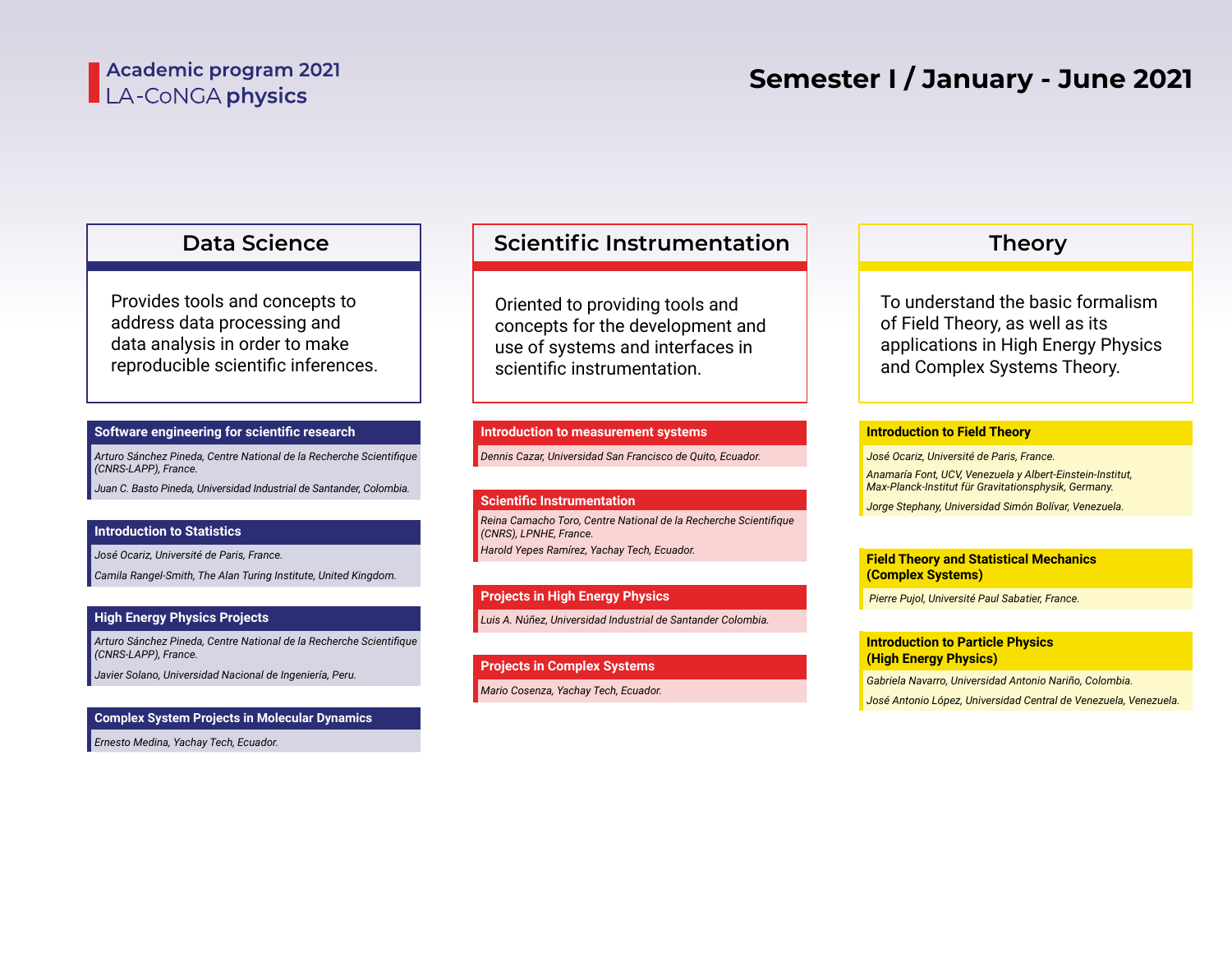# **Specialized modules**

### **Complex Systems: Advanced Statistical Mechanics**

**Coordinator: Ernesto Medina, Yachay Tech, Ecuador Coordinator: Teófilo Vargas, UNMSM, Peru**

**Advanced Statistical Mechanics**

*Mario Cosenza, Yachay Tech, Ecuador.*

**Dynamics of critical phenomena**

*Ernesto Medina, Yachay Tech, Ecuador.*

**Projects - network simulation/epidemics**

*Orlando Álvarez, Universidad Católica de Cuenca, Ecuador.*

### **Particle Physics: Astroparticles and Cosmology**

#### **Observational Cosmology**

*Clara Rojas, Yachay Tech, Ecuador.*

#### **Astroparticles**

*Miguel Mostafá, Penn State University, USA.*

*Patricia Hansen, Universidad Nacional de La Plata, Argentina.*

*Alberto Carramiñana, INAOE, Mexico.*

#### **Black Holes and Dark Matter**

*Javier García, Caltech, USA. José Manuel Ramirez, Yachay Tech, Ecuador.*

*Valentina Montoya, Heidelberg University, Germany.*

#### **Neutrinos**

*Ignacio Taboada, Georgia Tech, USA.*